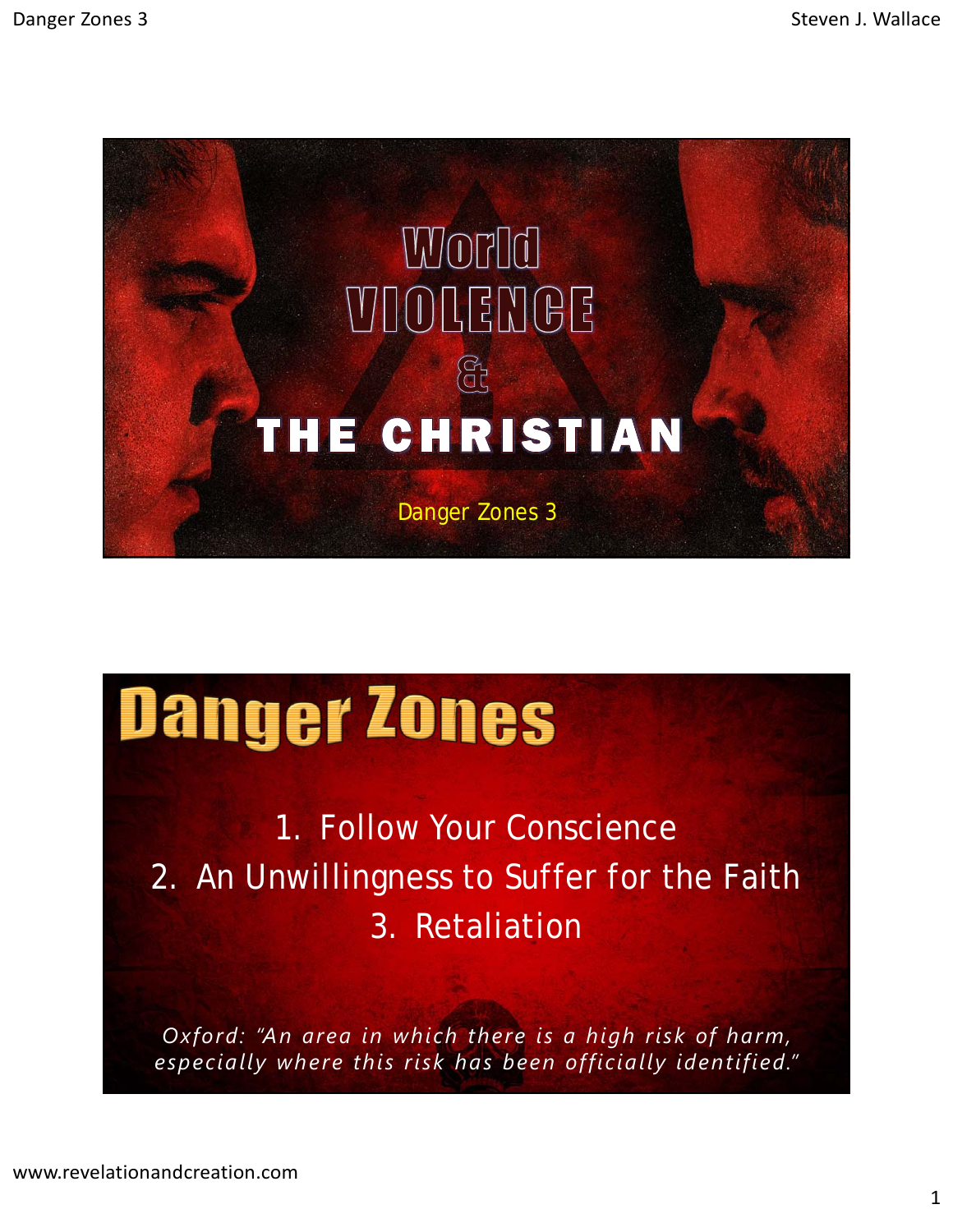

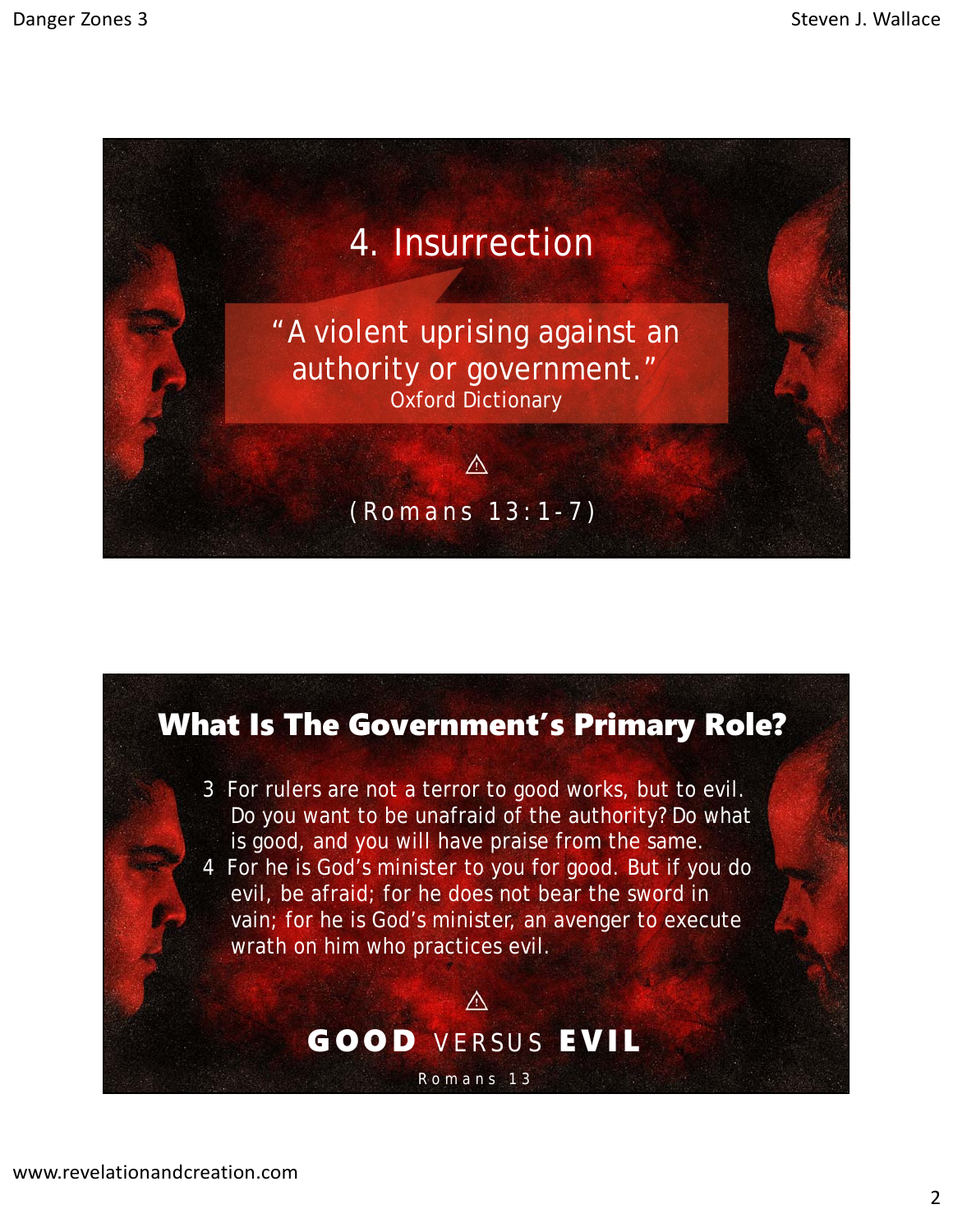**Kings were to have a copy of God's law** Deuteronomy 17:18-20 **Solomon's prayer for discernment** 1 Kings 3:9 **Governments are to bear the sword in vengeance on evil** Romans 13:4 **Their work is on behalf of the Lord** 2 Chronicles 19:6

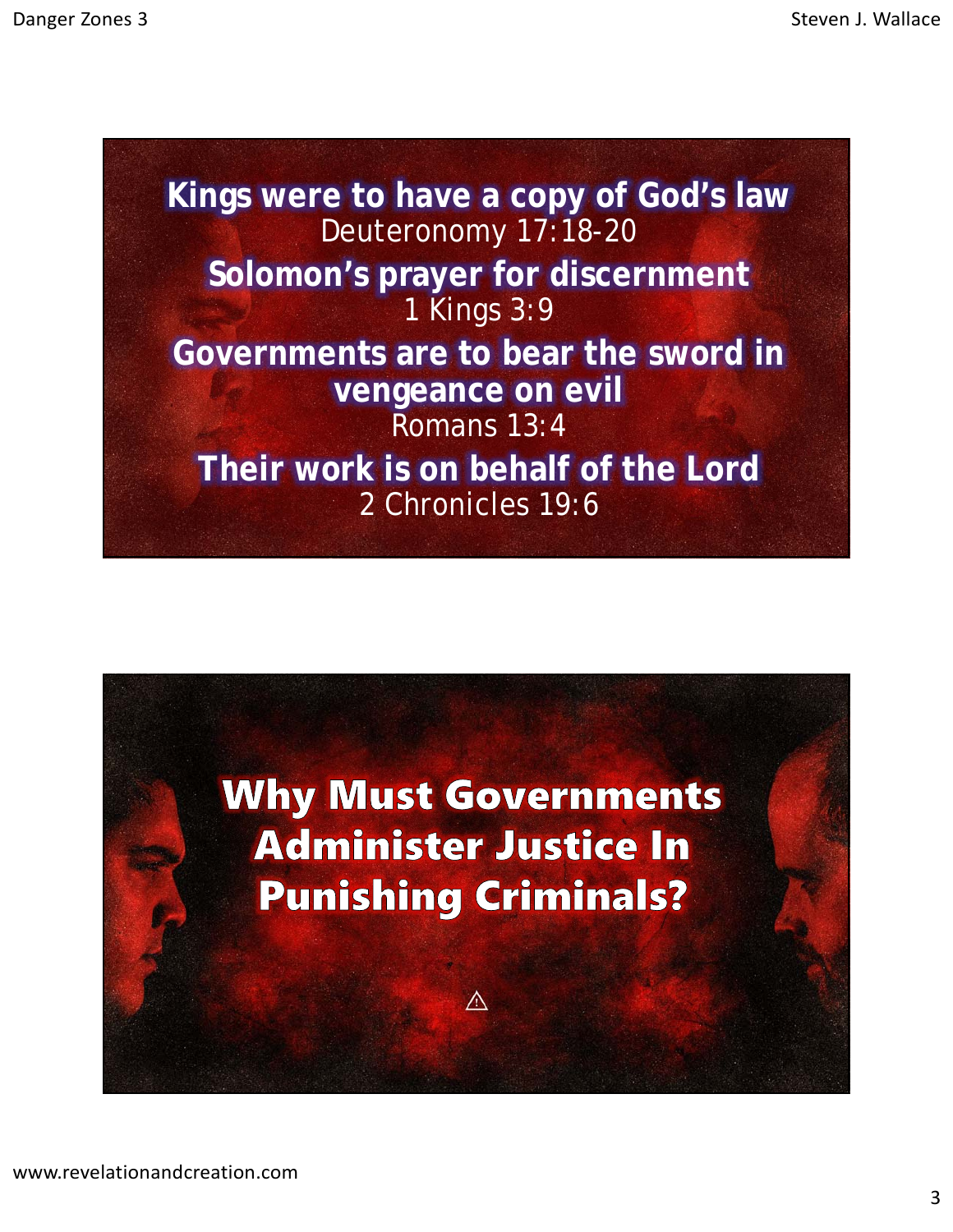